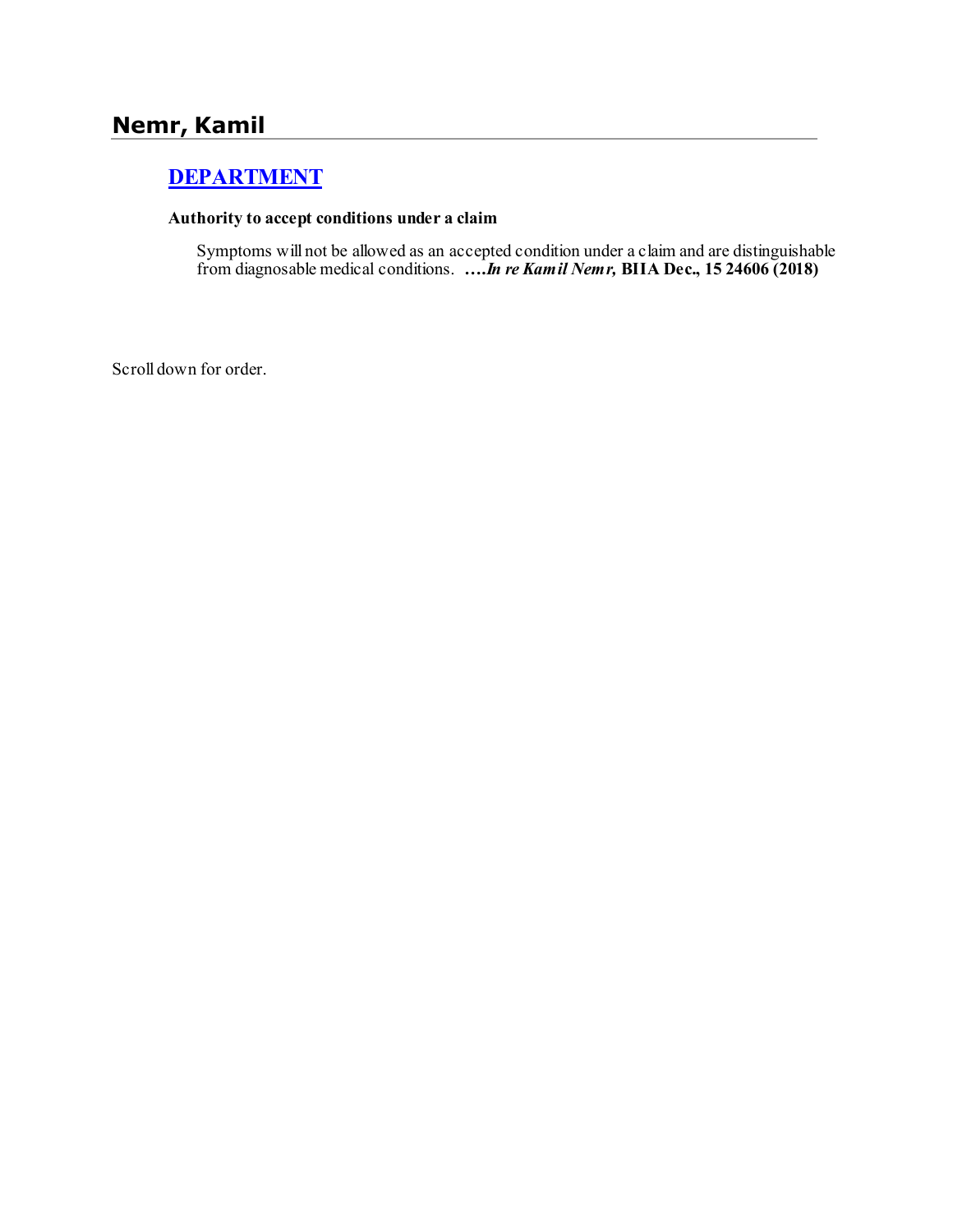### **BEFORE THE BOARD OF INDUSTRIAL INSURANCE APPEALS STATE OF WASHINGTON**

**)**

## **IN RE: KAMIL R. NEMR ) DOCKET NOS. 15 24606 & 15 24606-A**

## **CLAIM NO. W-547939 ) DECISION AND ORDER**

Kamil Nemr was working for The Boeing Company when he injured his cervical spine and right shoulder while lifting an overhead projector from the ground. The claim was closed in 2002 with a permanent partial disability award for Category 3 cervico-dorsal impairment. The claim was reopened in 2005, and Mr. Nemr received extensive conservative care under the claim. He has declined further surgical intervention. The Department closed the claim with time-loss compensation benefits as paid and no increase in permanent partial disability.

Mr. Namr requests further treatment, time-loss compensation benefits, and either an increased permanent partial disability award or a pension as an alternative to treatment. Boeing cross-appealed asking for segregation of seven conditions, including permanent aggravation of multilevel preexisting cervical degenerative disc disease, compression in the left C8 nerve root, left sided C8 radiculopathy, left upper extremity symptoms, stenosis at C7-T1, and adhesive capsulitis of the right shoulder. Our industrial appeals judge denied further treatment and time-loss compensation benefits, granted an increased permanent partial disability award, segregated left carpal tunnel syndrome, and accepted the remaining contested conditions.

Boeing seeks segregation of the six accepted conditions and claim closure with no increase in permanent partial disability. We agree with the decision of our industrial appeals judge, except that we decline to accept left upper extremity symptoms because it is not a diagnosable condition. We granted review to amend Conclusion of Law No. 6 accordingly.

The Department order of November 2, 2015, is **REVERSED** and **REMANDED** to the Department to affirm the closure of the claim, deny permanent total disability, deny additional time-loss compensation benefits for the period June 19, 2015, through November 2, 2015, and award a Category 4 cervical and/or cervico-dorsal impairment, less the previously paid Category 3 cervical impairment. With respect to the cross-appeal, the November 2, 2015 order is **REVERSED** and **REMANDED** to the Department to accept the conditions diagnosed as permanent aggravation of multilevel preexisting cervical degenerative disc disease, compression in the left C8 nerve root, left sided C8 radiculopathy, stenosis at C7-T1, and adhesive capsulitis of the right shoulder of the conditions identified in the cross-appeal, and to segregate the left carpal tunnel syndrome.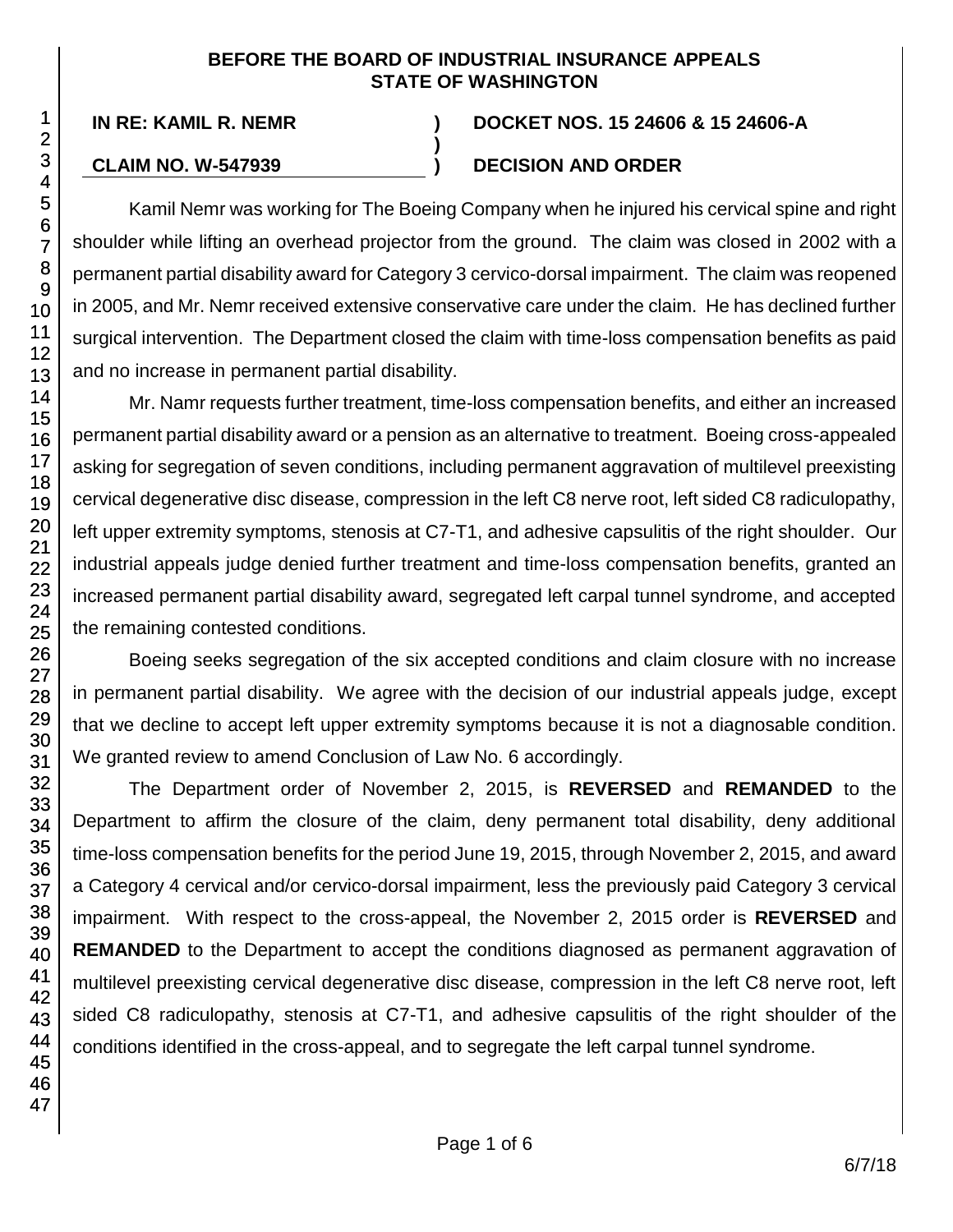#### **DISCUSSION**

Boeing seeks segregation of left upper extremity symptoms. We have previously distinguished symptoms from diagnosable medical conditions and declined to allow a symptom as an accepted condition under a claim.<sup>1</sup> In *Nguyen*, the claimant advocated for acceptance of parascapular pain as a medical condition. We agreed with the Department's arguments that the evidence presented did not support such a diagnosis. Moreover, we found the alleged condition was actually a symptom, rather than a diagnosable condition. Accordingly, we held it was inappropriate to allow the pain symptom under the claim as a diagnosed condition.

Likewise, we find no basis to allow or segregate the undiagnosed left upper extremity symptoms under Mr. Nemr's claim. Further, we find the C8 nerve compression and left-sided radiculopathy diagnoses adequately cover the accepted left arm conditions that were proximately caused by the industrial injury and its subsequent treatment, without causing unnecessary confusion with the properly segregated left carpal tunnel syndrome diagnosis, which was not proximately caused by the industrial injury.

### **DECISION**

1. In Docket No. 15 24606, the claimant, Kamil R. Nemr, filed an appeal with the Board of Industrial Insurance Appeals on December 31, 2015, from an order of the Department of Labor and Industries dated November 2, 2015. In this order, the Department affirmed an August 17, 2015 order ending time-loss compensation benefits as paid through June 18, 2015, and closing the claimant without an additional award for permanent partial disability. This order is incorrect and is reversed and remanded to the Department to end time-loss compensation benefits effective June 18, 2015, and close the claim with an award of a Category 4 cervical and/or cervico-dorsal impairment, less a previously paid Category 3 cervical impairment.

2. In Docket No. 15 24606-A, the employer, The Boeing Company, filed an appeal with the Board of Industrial Insurance Appeals on February 12, 2016. The employer appeals a Department order dated November 2, 2015. In this order, the Department affirmed an August 17, 2015 order ending time-loss compensation benefits as paid through June 18, 2015, and closing the claimant without an additional award for permanent partial disability. This order is incorrect and is reversed and remanded to the Department as described above in Docket No. 15 24606; to accept the conditions

l *In re Thai V. Nguyen*, Dckt. No. 11 18407 (April 11, 2013).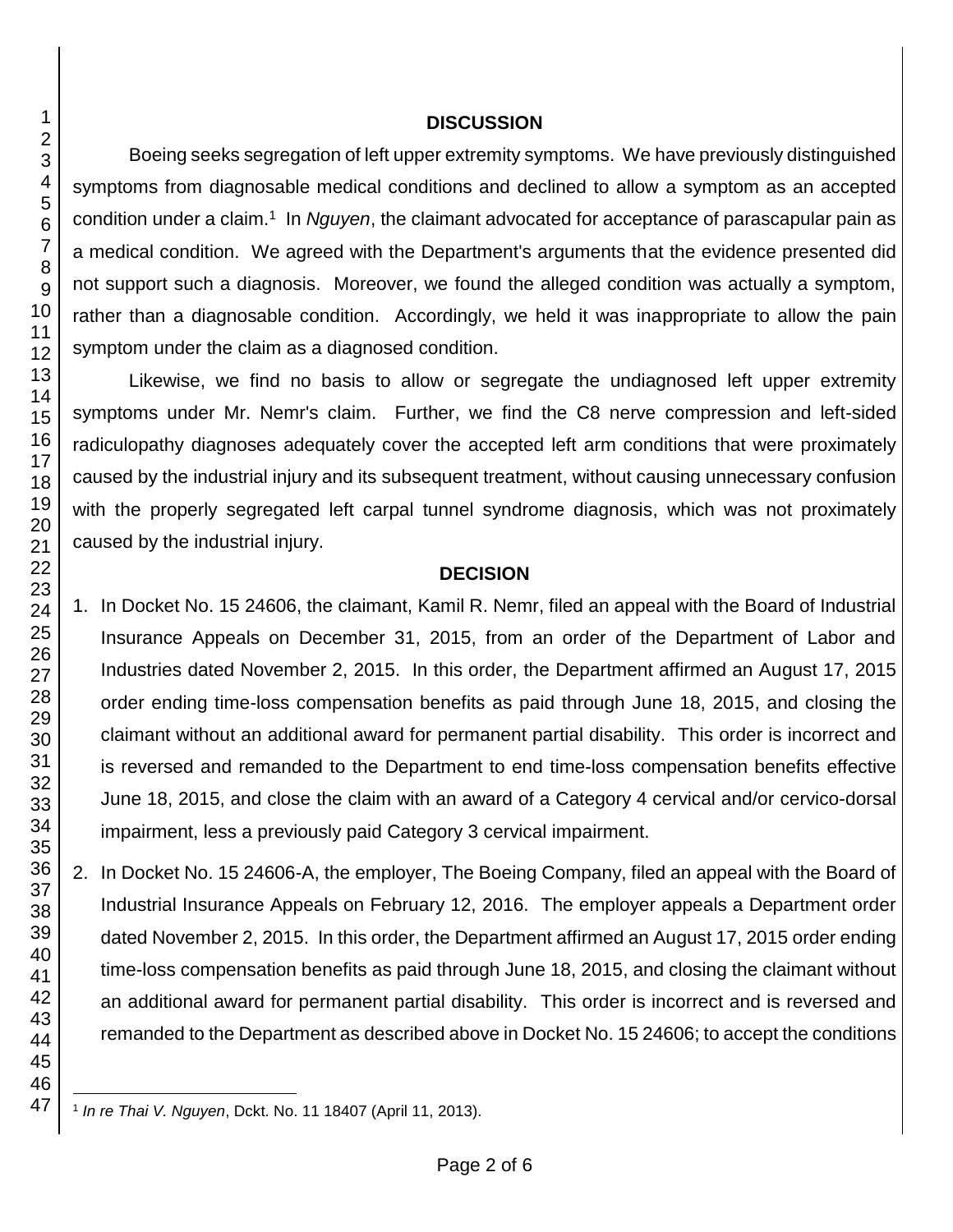diagnosed as permanent aggravation of multilevel preexisting cervical degenerative disc disease, compression in the left C8 nerve root, left sided C8 radiculopathy, stenosis at C7-T1, and adhesive capsulitis of the right shoulder; and to segregate the condition of left carpal tunnel syndrome.

## **FINDINGS OF FACT**

- 1. On March 6, 2018, an industrial appeals judge certified that the parties agreed to include the Jurisdictional History in the Board record solely for jurisdictional purposes.
- 2. Kamil R. Nemr sustained an industrial injury on March 15, 2000, when, in the course of employment with The Boeing Company, he picked up a projector and experienced a tearing sensation in the cervical area, with right arm and neck pain. As a proximate result of this industrial injury, the claimant suffered the following conditions proximately caused by the industrial injury: conversion disorder with hysterical paralysis of the right upper extremity, anterior foraminotomy and discectomy at C5, C6, and C7, permanent aggravation of multilevel preexisting cervical degenerative disc disease, compression in the left C8 nerve root, left sided C8 radiculopathy, stenosis at C7-T1, and adhesive capsulitis of the right shoulder with evidence of tear.
- 3. The claimant's condition diagnosed as left carpal tunnel syndrome was not proximately caused by the industrial injury of March 15, 2000.
- 4. Kamil R. Nemr, age 55, was born October 15, 1962, in Lebanon, but came to the United States at age 16. He obtained a degree in mathematics from the University of Washington in 1987. He worked as a copy center clerk part-time during his college years, and afterwards worked briefly at a civil engineering firm and in the land surveying business. He was hired by Boeing in 1990, and from 1992 to 2000 worked as a reliability and safety engineer, also called a product support technical specialist, where his job included meeting with airlines to address on-time performance.
- 5. In a final closing order dated March 6, 2002, Kamil R. Nemr was awarded a permanent partial disability consistent with Category 3 cervical and/or cervico-dorsal impairments. The claim was reopened effective February 10, 2005, for objective worsening of the claimant's injury-related condition.
- 6. Between February 10, 2005, and November 2, 2015, the claimant's injuryrelated condition objectively worsened on a permanent basis.
- 7. As of November 2, 2015, the claimant's injury-related medical conditions were fixed and stable, and did not require further medical treatment.
- 8. As a proximate result of Kamil R. Nemr's injury-related conditions, he has been limited to performing a full range of light-duty work, meaning that he may perform work with a force or load of up to 10 pounds frequently and up to 20 pounds occasionally. He has no restrictions upon his ability to

47

1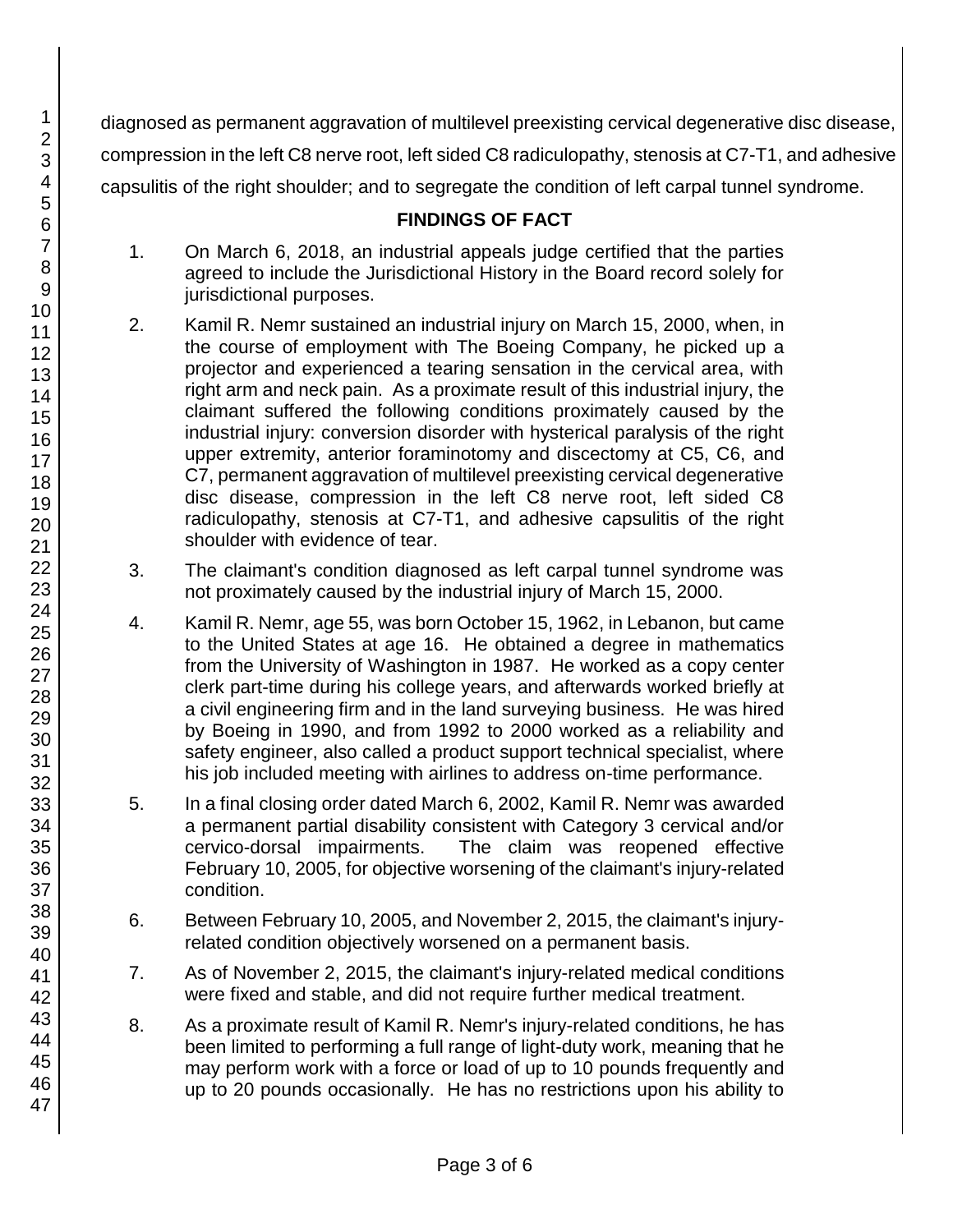sit, stand, or walk, and may work full time. He may perform reaching and fine manipulation of objects with both the right and left upper extremities.

- 9. As of June 19, 2015, Mr. Nemr was capable of returning to his job of injury as a reliability and safety engineer (product support technical specialist 3), and to full-time work as a customer service representative, a data entry clerk, parking garage attendant/cashier, receptionist, and data analyst.
- 10. As of November 2, 2015, Kamil R. Nemr had a permanent partial disability, proximately caused by the industrial injury, equal to Category 4 cervical and/or cervico-dorsal impairments as set forth in WAC 296-20- 240.
- 11. In view of his age, education, and the effects of his industrial injuries, Mr. Nemr was capable of obtaining and performing gainful occupation on a reasonably continuous basis from June 18, 2015, through November 2, 2015, and as of November 2, 2015.

## **CONCLUSIONS OF LAW**

- 1. The Board of Industrial Insurance Appeals has jurisdiction over the parties and subject matter in these appeals.
- 2. Boeing was not entitled to amend its cross-appeal to assert an overpayment of time-loss compensation benefits for the period April 17, 2010, through June 18, 2015, when this claim for relief had never been presented to the Department for adjudication and issuance of an order.<sup>2</sup> From June 18, 2015, through November 2, 2015, Kamil R. Nemr was not temporarily totally disabled as that term is used in RCW 51.32.090 because of any condition proximately caused by his industrial injury of March 15, 2000.
- 3. Effective November 2, 2015, Mr. Nemr was not a permanently totally disabled worker as that term is used in RCW 51.08.160 as a proximate result of the industrial injury of March 15, 2000.
- 4. As of November 2, 2015, Mr. Nemr had a permanent partial disability, consistent with a Category 4 cervical and/or cervico-dorsal impairment, less the previously paid permanent partial disability award, within the meaning of RCW 51.32.080, proximately caused by the industrial injury.
- 5. In Docket Nos. 15 24606 and 15 24606-A, the Department order of November 2, 2015, is incorrect and is reversed. This matter is remanded to the Department to close the claim with a permanent partial disability award of a Category 4 cervical and/or cervico-dorsal impairment, less the previously paid Category 3 cervical impairment; and to direct the self-insured employer to accept the conditions diagnosed as permanent aggravation of multilevel preexisting cervical degenerative disc disease,

l <sup>2</sup> RCW 51.32.240; *Lenk v. Department of Labor & Indus*., 3 Wn. App. 977 (1970); *In re Sheri Gorham*, BIIA Dec., 11 23281 (2013).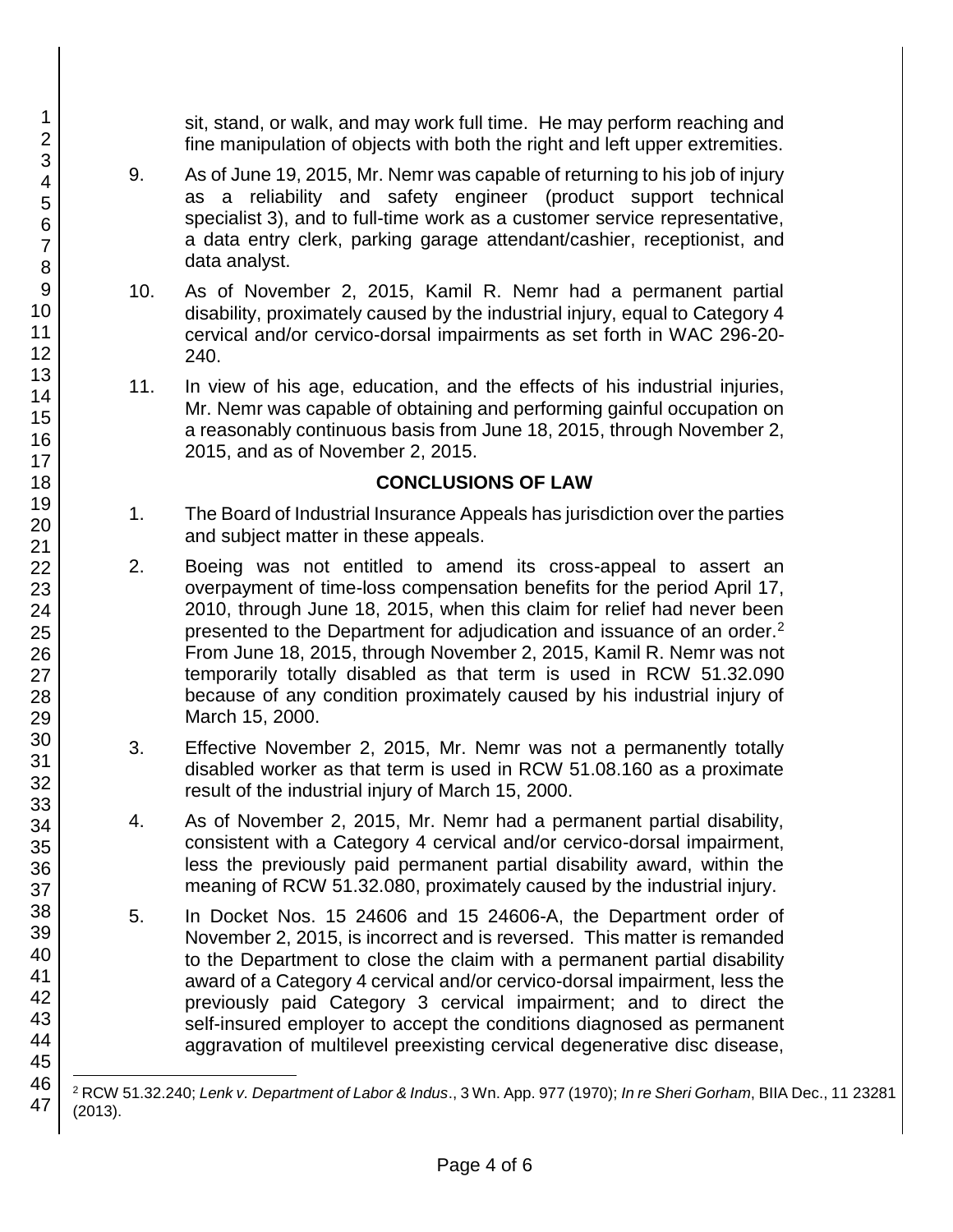compression in the left C8 nerve root, left sided C8 radiculopathy, stenosis at C7-T1, and adhesive capsulitis of the right shoulder; and segregate the condition of left carpal tunnel syndrome.

Dated: June 7, 2018.

BOARD OF INDUSTRIAL INSURANCE APPEALS<br>
UNDA L. WILLIAMS, Chairperson ILLIAMS, Chairperson

VNERTY, JR., Member